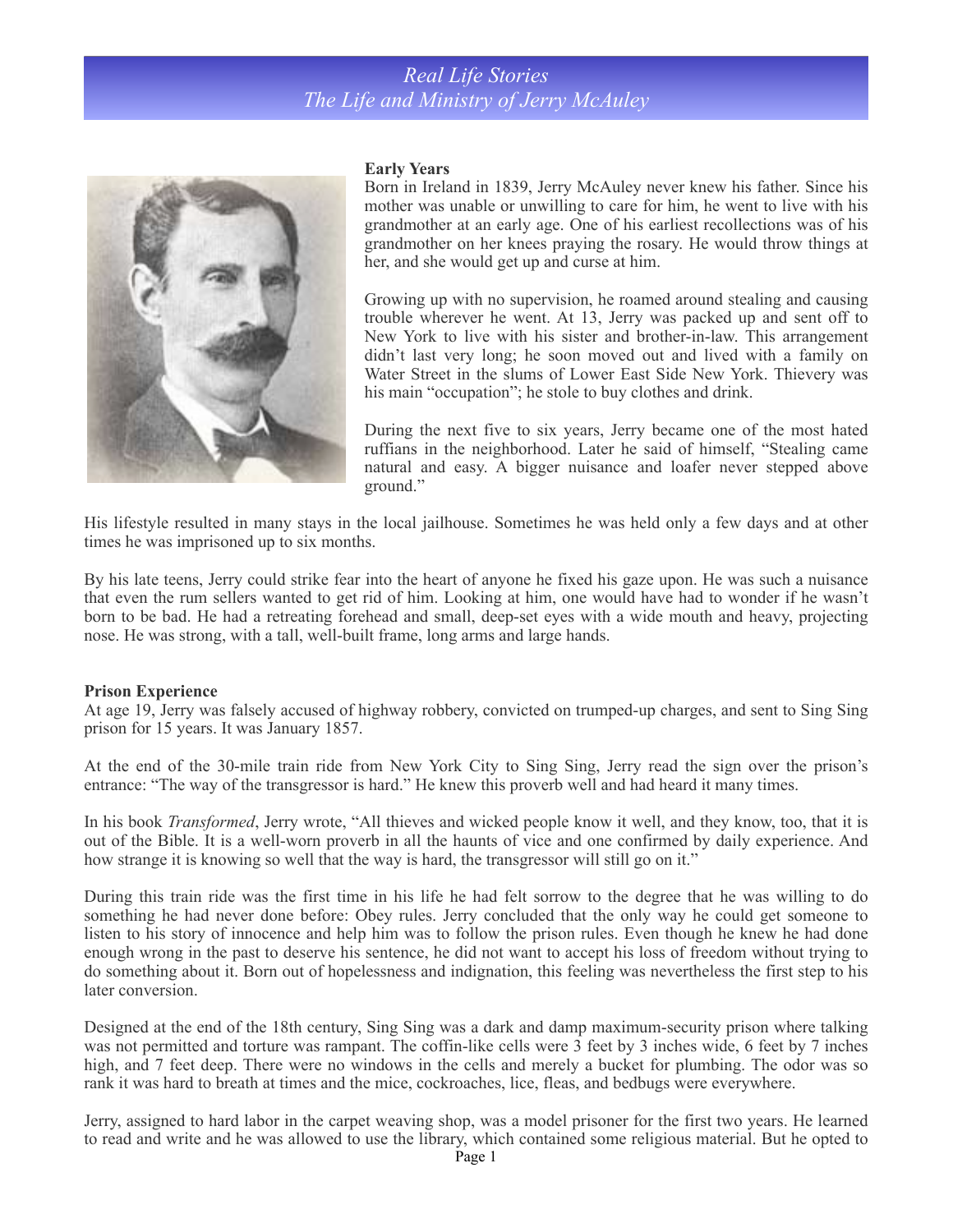# *Real Life Stories The Life and Ministry of Jerry McAuley*

read cheap novels that were illegally sneaked into the prison. Eventually, like most prisoners of that era, his health began to fail. His restlessness and sullenness led to punishment, which worsened his health and made him even more bitter and hard-hearted.

### **Set Free**

After five years in prison, Jerry experienced the first of three significant events that would lead to a real life change. At a Sunday chapel service, he heard Orville Gardner testify of his Christian conversion. Jerry was moved to tears by this testimony. He knew Orville was sincere because he had been his associate in many corrupt deeds.

The powerful testimony started Jerry's search through the Bible for answers. Night after night he read, which led to a burning desire to experience the same change he had seen in Orville's life. Some still small voice within him said, "Pray." He didn't know how to pray. The inner voice again said, "Don't you remember the prayer of the publican, 'God be merciful to me a sinner?'" The struggle went on and on.

"It was as if God were fighting the devil for me," Jerry later recalled. "To every thought that came up there came a verse of Scripture."

For three or four weeks, the mental struggle continued. Numerous times, he would get on his knees, but just as quickly jump up, unable to pray. One day a female missionary came to the prison and talked and prayed with him. When he saw and heard her literally crying out to the Lord in prayer, it moved him beyond words and intensified his struggle. That night, he resolved to stay on his knees until he found forgiveness.

"All at once it seemed as if something supernatural was in my room," he wrote in *Transformed*. "I was afraid to open my eyes. I was in an agony and the tears rolled off my face in great drops. How I longed for Gods mercy! Just then, in the very height of my distress, it seemed as if a hand was laid upon my head and these words came to me: 'My son, thy sins which are many are forgiven.' I do not know if I heard a voice, yet the words were distinctly spoken in my soul. I jumped from my knees. I paced up and down my cell. A heavenly light seemed to fill it. A softness and a perfume like the fragrance of flowers. I did not know if I was living or not. I clapped my hands and shouted, 'Praise God! Praise God!'"

Even though there were to be many more years of drinking, fighting, and crime, Jerry always pointed to that night as his conversion to Christ.

On March 8, 1864, Jerry was pardoned and set free. The 26-year-old set out to associate with Christians, but their "wavering, unstable, half-and-half faith staggered me." The lessons he learned during this time later helped shape his style of operating the first rescue mission in North America.

## **A Life Reclaimed**

Near the end of the 1860s, a sort of revival, known as the John Allen Excitement, broke out in the Water Street district of New York. Henry Little befriended Jerry and was instrumental in getting Jerry and his girlfriend, Maria, to a Bible study and prayer meeting at the home of Mr. and Mrs. Franklin Smith.

During the prayer time, Mrs. Smith fervently interceded on Jerry's behalf, crying out loudly and weeping great tears. When Jerry saw how much the woman loved his soul, it broke the hardness of his heart that had crept back in over years of willful sin. He began to weep, and, with the urging of the other Christians, he cried out, "God, be merciful to me a sinner." He repeated this over and over adding, "in Jesus' name" until he felt a calm joy and cleansing.

Franklin Smith described this life-changing event many years later: "There was a shock which came into the room, something similar to a flash of lightning, which everyone present saw and felt. Jerry fell down on his side prone on the floor with tears streaming from his eyes. 'Oh Jesus, you did come back, you did come back,' he cried, 'Bless your name.'" Henry and the Smiths became frightened; they jumped from their knees and ran outside.